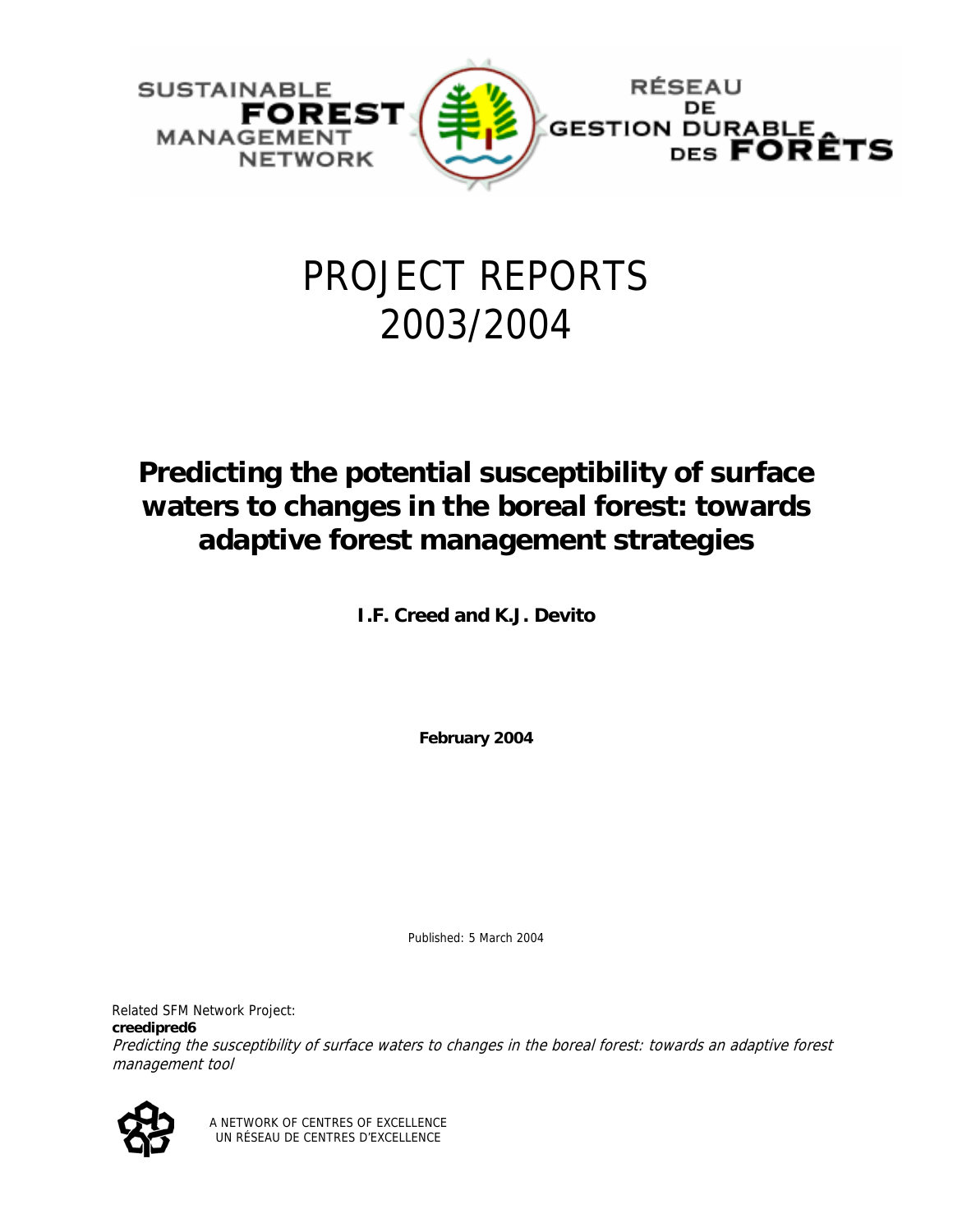# **PREDICTING THE POTENTIAL SUSCEPTIBILITY OF SURFACE WATERS TO CHANGES IN THE BOREAL FOREST: TOWARDS ADAPTIVE FOREST MANAGEMENT STRATEGIES**

FINAL REPORT FOR THE NCE-SFM FUNDED PROJECT

I.F. CREED UNIVERSITY OF WESTERN ONTARIO LONDON, ONTARIO

> K.J. DEVITO UNIVERSITY OF ALBERTA EDMONTON, ALBERTA

**CONTACT INFORMATION:**  DR. I.F. CREED ASSISTANT PROFESSOR JOINT POSITION DEPARTMENT OF BIOLOGY DEPARTMENT OF GEOGRAPHY THE UNIVERSITY OF WESTERN ONTARIO LONDON, ONTARIO, N6A 5B7 PHONE: 519-661-4265 FAX: 519-661-3935 EMAIL: icreed@uwo.ca

# **KEYWORDS:**

FOREST, HYDROLOGY, BIOGEOCHEMISTRY, NITROGEN, PHOSPHORUS, SURFACE WATER QUALITY, FIELD INSTRUMENTATION, SATELLITE REMOTE SENSING, BUFFER STRIP DESIGN

# **SUBMITTED:**

FEBRUARY 2004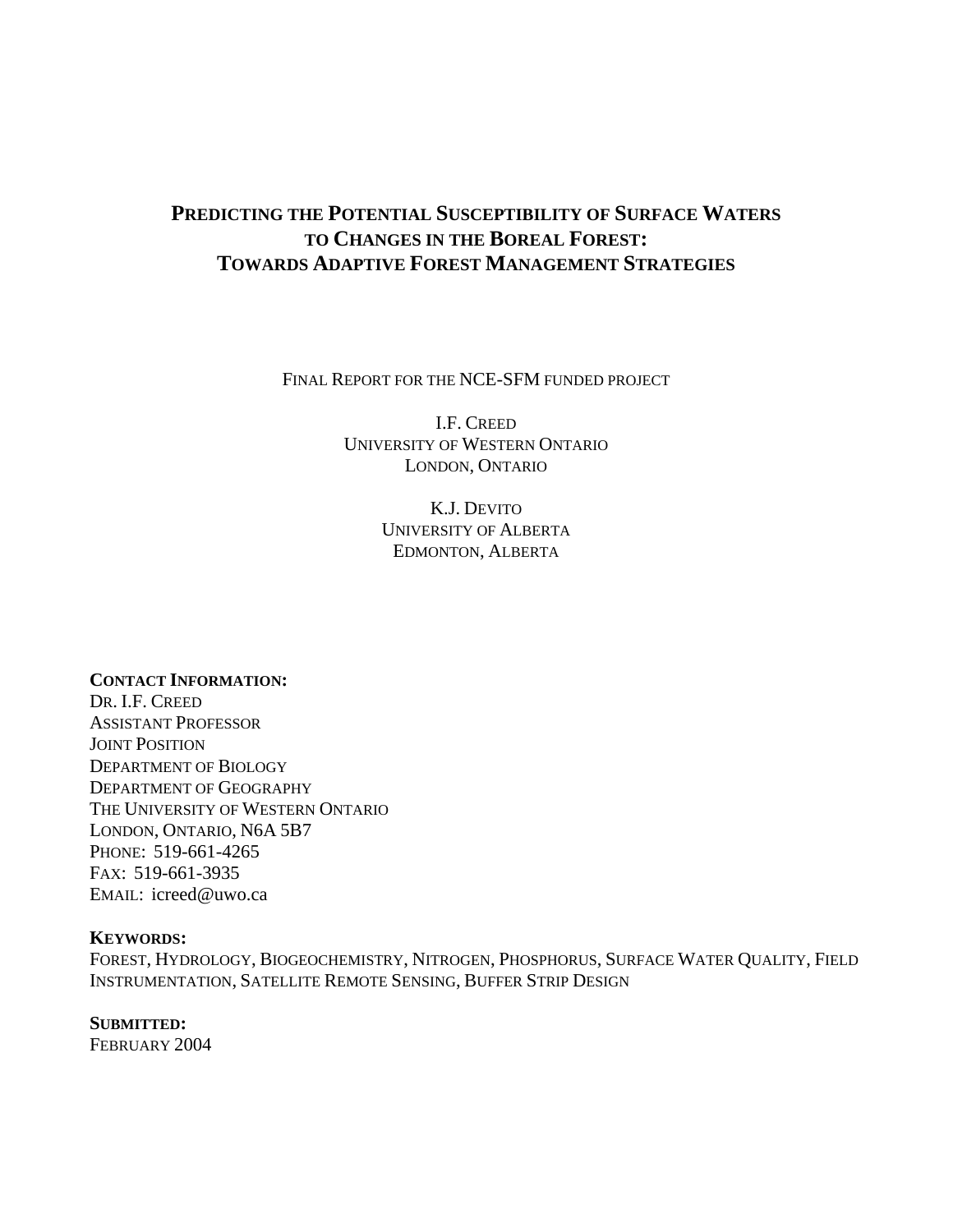# **RESEARCH PROBLEM**

The Canadian Boreal Forest is one of the world's major repositories of northern forests. Increasing demands for natural resources have resulted in about 50% of the Canadian Boreal Forest being allocated for timber harvesting and for oil and gas exploration *Global Forest Watch Canada*, 2002]. Such activities may have direct impacts on aquatic systems [e.g., blockage of amphibian and/or fish migration corridors] or indirect impacts on aquatic systems [e.g., increases in water, sediment, and nutrient transport from cut blocks to surface waters]. While recent research activities have focused on assessing the effects of these disturbances on aquatic systems, the research needs to be conducted on the hydrological processes that control water, sediment, and/or nutrient transport from forested areas and the implications of disturbances on these processes *Buttle et al.*, 2000; *Buttle et al.*, Submitted]. This research project address this research need by using a combination of ground- and satellite-based methods to: [1] Characterize hydrologic linkages between land and lakes; and [2] Establish the relation between hydrologic linkages and the nutrient status of a lake. A third objective, that focused on exploring the relation between potential of hydrologic linkages between land and lakes, the nutrient status of a lake defined by "bottom up" controls and the nutrient status of a lake defined by "top down" controls as defined by the fish community in the lake was not funded and is not presented.

### **CONCEPTUAL MODEL**

In a previous research project, I.F. Creed and K.J. Devito developed a conceptual model of the potential susceptibility of surface water to disturbances in the landscape Figure 1, *Devito et al.*, 2000]. We proposed that the position of a lake within the landscape explains a significant portion of the natural variability in hydrologic dynamics and, because of the hydrologic link between land and surface waters, it is a likely correlate of the potential susceptibility of surface waters to disturbances in the landscape.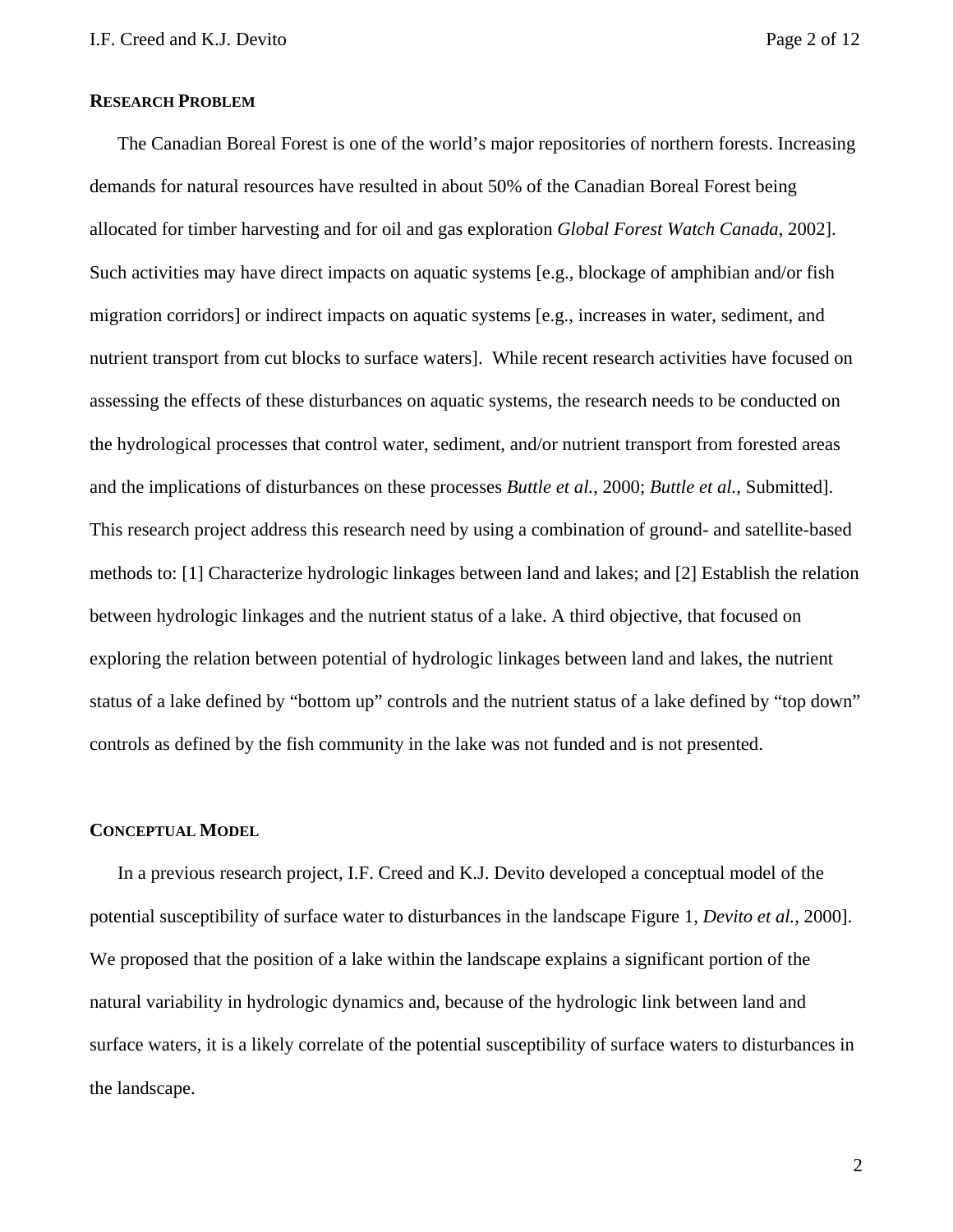| Landscape Factor       | Potential Susceptibility of Surface Waters |                                             |
|------------------------|--------------------------------------------|---------------------------------------------|
|                        | to Disturbances in the Landscape           |                                             |
|                        | $\leftarrow$ Higher susceptibility         | Lower susceptibility $\rightarrow$          |
| Lake Order             | First or lower order lake                  | Higher order lake                           |
| Lake Elevation         | High elevation lake relative to the        | Low elevation lake relative to the regional |
|                        | regional drainage basin                    | drainage basin                              |
| <b>Lake Position</b>   | Lake within local hydrologic or            | Lake within regional hydrologic or          |
|                        | recharging flow system                     | discharging flow system                     |
| Mechanism of           | Saturation overland flow dominates         | Subsurface flow dominates                   |
| runoff generation      |                                            |                                             |
| Size of runoff         | Larger surface saturated areas             | Smaller surface saturated areas             |
| generating areas       |                                            |                                             |
| Organization of runoff | Higher connectivity of surface             | Lower connectivity of surface saturated     |
| generating areas       | saturated areas to lakes                   | areas to lakes                              |
| Filtering capacity of  | Concave topographic profiles from          | Convex topographic profiles from land to    |
| land-lake interface    | land to lake reflect higher water tables,  | lake reflect lower water tables, lesser     |
| [i.e., riparian areas] | greater chance of overland flow paths,     | chance of overland flow, and if the         |
|                        | and lesser interaction with roots and      | confining layer is shallow then greater     |
|                        | sediments in vegetated buffers             | interaction with roots and sediments in     |
|                        |                                            | vegetated buffers                           |

**FIGURE 1** A conceptual model of the hierarchy of landscape factors that influence e the potential susceptibility of surface waters to human activities.

For the Boreal Plain, important factors for characterizing landscape position include the size and organization of runoff generating areas within the drainage basin of a lake. We defined runoffgenerating areas as **surface saturated areas** [**SSAs**] that provide effective surface pathways of water directly to lakes and, thus, influence the potential of exporting dissolved and particulate nutrients. We anticipated that the relatively organized hydrologic portals that occur on the Boreal Shield [where SSAs connect directly to the lake or indirectly via streams to the lake] would contrast with the relatively disorganized hydrologic portals that occur on the Boreal Plain [where SSAs shift from a state of being disconnected during dry periods to connected during wet periods].

For this "pilot" research project, we focused on the aspen dominated Moose Lake drainage basin [55°07'58"N, 111°46'17"W] in the mixed-wood Boreal Forest Ecoregion of the Boreal Plain Ecozone in northern Alberta, Canada Figure 2]. Moose Lake is characterized by a gentle topography and a stratigraphy of glacial drift that ranges from 20 to 200 m in thickness and contains complex inter-beds of clays, sands, and gravels *Devito et al.* 2000].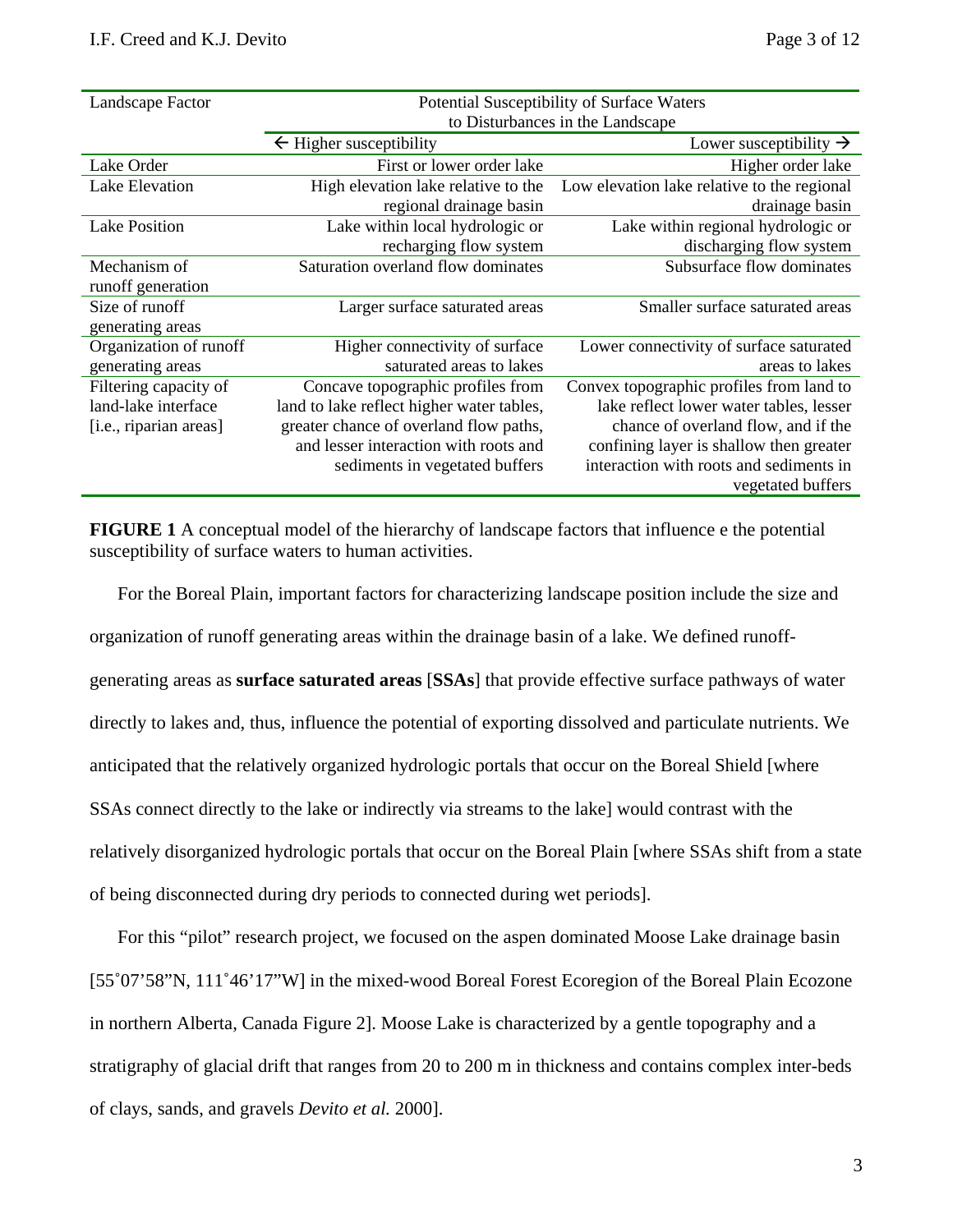

# **FIGURE 2 A** map of Moose

Lake drainage basin and the location of the drainage basin within the mixed-wood Boreal Forest on the Boreal Plain Ecozone

We made significant progress towards establishing the range of natural variability in SSAs within the Moose Lake drainage basin using ground- and satellite-based monitoring techniques *Devito et al.*, In Press; *Wolniewicz et al.,* Submitted]. Establishment of the relations between the range of natural variability in SSAs, the nutrient content in SSAs, and the nutrient status of the lake are ongoing *K.J. Devito and I.F. Creed,* Unpublished Data].

# **SCIENTIFIC FINDINGS**

# *Hydrology*

During our research project, significant variability in climatic conditions provided the opportunity to contrast water balances in relatively dry, average, and wet years. In all years, the water balance of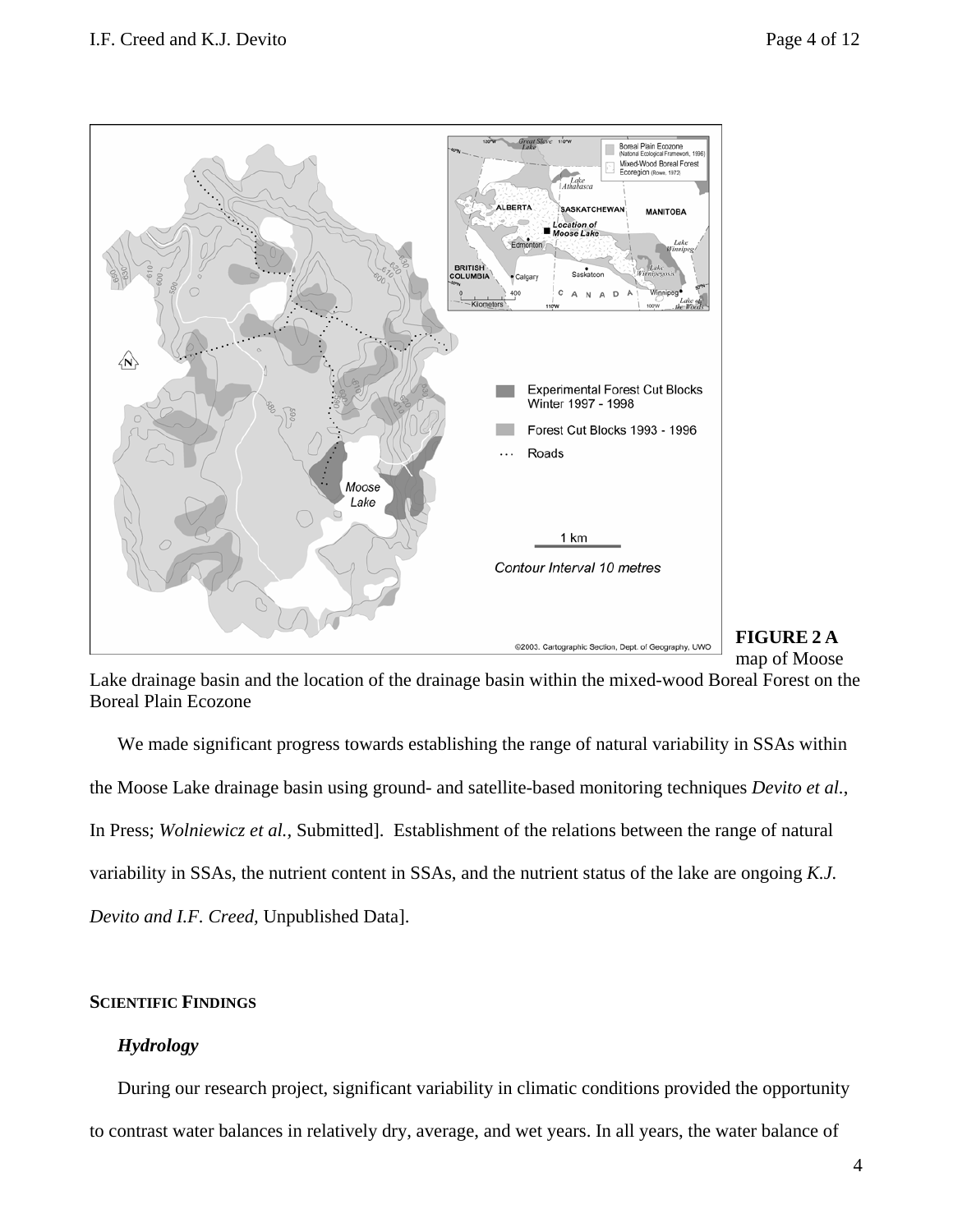the drainage basin was dominated by soil water storage. When significant runoff occurred, it originated in areas where soil water storage capacity is restricted by a shallow depth to the confining layer, including ephemeral draws and valley bottoms. An analysis of the regional water balance over the past 30-yrs indicated that the potential to exceed the soil water storage capacity and generate significant runoff occurs only once every 10-20+ years. With a shift in dominance from land-atmosphere to landwater hydrologic fluxes, these SSAs vary from small areas that concentrate along ephemeral draws and valley bottoms during dry conditions to large areas that expand from valley bottoms to contributing hillslopes during wet conditions. This dynamic of SSAs may, in turn, affect the potential for nutrient loading to lakes, raising a concern for surface water quality. Prediction of the potential impacts of resource management activities on surface water quality is complicated by challenges in monitoring the spatial heterogeneity of the water storage capacity of the soils and the temporal variability of the degree of water saturation of the soils within these drainage basins.

The remote sensing techniques used in this research project offer a realistic approach for monitoring hydrologic dynamics over large time and space scales, a significant challenge in hydrologic research particularly in remote regions *Buttle et al.*, Submitted]. Radar imagery showed substantial variation in SSAs both within a year and among years. Within a year, SSAs oscillated from small [prior to major hydrologic events in the summer] to large [during the major hydrologic events] and then small again. When at their minimum, SSAs were concentrated in topographic depressions and flats, with little hydrologic connections among different SSAs. During major hydrologic events, SSAs expanded beyond the topographic depressions and flats to include valleys and contributing hillslopes *Wolniewicz et al.*, Submitted]. While the radar-based estimates of SSAs corresponded to ground based estimates of SSA *Devito et al.*, In Press], radar imagery may not be effective in estimating all potentially important hydrologic features. For example, peatlands, dominating systems in much of the boreal landscape, may have a hydrologically active layer [i.e., acrotelm] where the water table can occur "near" the surface but below the depth detected by the radar remote sensing techniques.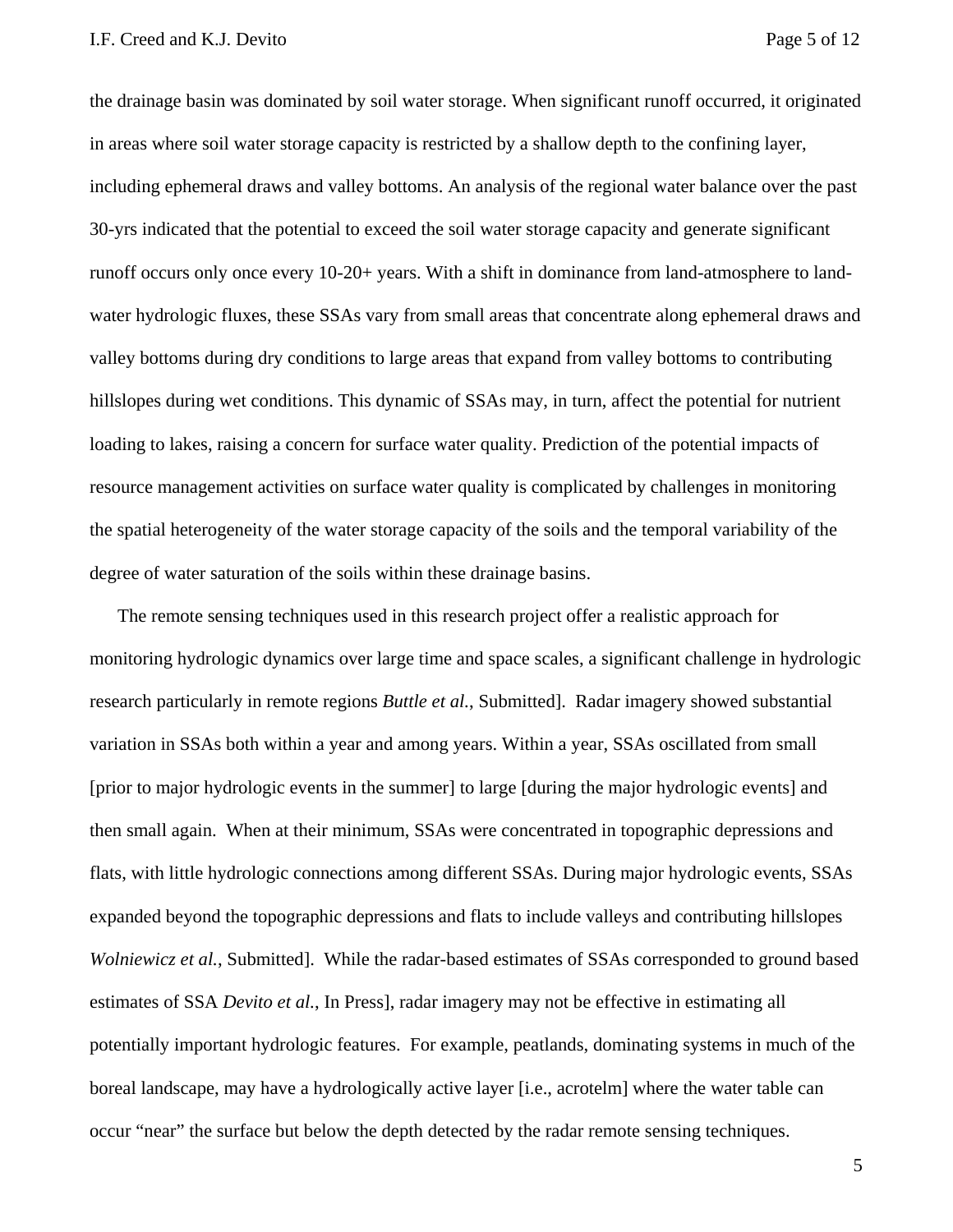Research needs to be conducted on the role of peatland storage and runoff on the hydrologic portals and the potential of radar remote sensing techniques in mapping hydrologic dynamics in peatlands.

### *Soil and Ground Water Nutrient Concentrations*

Soil moisture, phosphorus, and nitrogen measured across a toposequence from upland to wetland in both harvested [cutblocks] and forested sections of a catchment draining into Moose lake [Figure 2] were related to surface and ground water phosphorus Redding *et al.* 2003; Macrae *et al.* Submitted; Macrae *et al.* In Prep.] Topographic position explained most of the variance in soil moisture, phosphorus, and nitrogen contents of surface soils [0-20 cm] and there was little difference between harvested and forested areas. Soil phosphorus was inversely related to soil moisture throughout the catchment. Following drought elevated soil nitrogen levels were observed in wetland soils Kalef 2002; Redding et al. 2003].

Surface organic soils [0 -10 cm] were higher in extractable and total phosphorus and nitrogen compared to mineral soils *Redding et al.* 2003]. Phosphorus buffering capacity was low in organic surface soils  $[EPC > 5000 \mu g I^{-1}]$  and high in subsoils  $[EPC = 100-400 \mu g I^{-1}]$  in A horizon;  $EPC < 100$  $\mu$ g l<sup>-1</sup> in B horizon] Macrae *et al.*, Submitted]. This is reflected in higher dissolved phosphorus and nitrogen concentrations in surface water relative to ground water throughout the catchment. Changes in ground water phosphorus following a harvest are unlikely in this catchment due to the high adsorption affinity of mineral subsoils. Phosphorus and nitrogen-rich surface soils have a high potential for release to surface water but this does not differ between forested and harvested sections of the catchment. Natural climatic variability in this sub-humid area often prevents surface runoff and discharge from occurring. The effects of harvesting may be dampened in sub-humid areas such as the Boreal Plain due to the moisture deficit. However, our ability to evaluate the effects of harvesting on phosphorus dynamics in this region is confounded by natural climatic variability and spatial variability within catchments.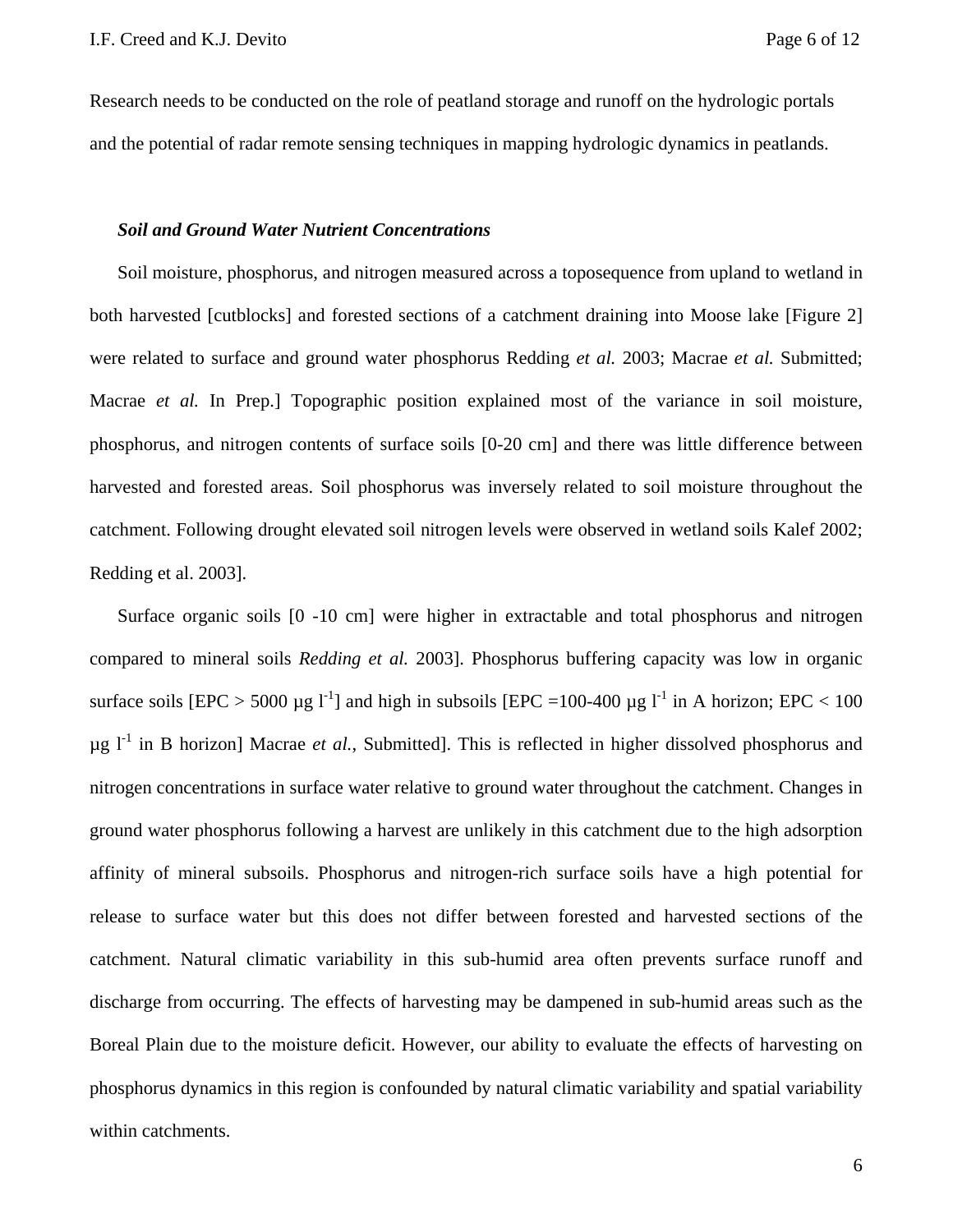#### **MANAGEMENT IMPLICATIONS**

The natural variation in SSAs revealed by radar imagery may be important for several forest management issues. For example, this study and previous studies have shown ephemeral draws and wetland areas may be source areas for nutrients, such as nitrogen and phosphorous *Kalef,* 2002; *Macrae et al.,* Submitted; *Macrae et al.,* In Prep.]. These areas of high nutrient concentrations in near surface saturated areas are often associated with SSAs, and as such may function as corridors of nutrient loading from land to waters. The connectivity of the SSAs, therefore, may affect the nutrient status of surface waters e.g., *Devito et al.*, 2000]. SSAs may also function as biodiversity hotspots providing habitat for a wide range of species and/or corridors for dispersal of pollen and seed and movement of organisms [e.g., fish, amphibians] within the landscape. Although variable in nature in both space and time, SSAs provide unique physical, chemical, and biotic properties and; thus, should be maintained to protect the function of boreal ecosystems.

A common practice in forest management is to leave buffer strips of riparian forest between harvested areas and adjacent surface waters to trap dissolved and particulate nutrients in hydrologic flows, and thereby, reduce nutrient loading from harvested areas to surface waters *Castelle et al.*, 1994]. Current guidelines on the Boreal Plain [Alberta] require that a standardized width of buffer strip be left around wetlands [20 m], streams [30 m], rivers [60 m] and lakes [100 m] *AEP*, 1994]. These guidelines fail to consider the hydrologic characteristics of the landscape *Buttle*, 2002], with the standardized widths of buffer strips offering too much or too little protection for surface water quality *Belt and O'Laughlin*, 1994]. The lack of a hydrologic basis in the design of buffer strips may explain conflicting results among studies that evaluated the effectiveness of standard widths of buffer strips on surface water quality in the boreal forest. For example, the Terrestrial, Riparian, Organisms, Lakes and Streams [TROLS] research project assessed the effectiveness of standardized widths of buffer strips in conserving the nutrient status of lakes following harvesting *Prepas et al.*, 2001]. While post-harvest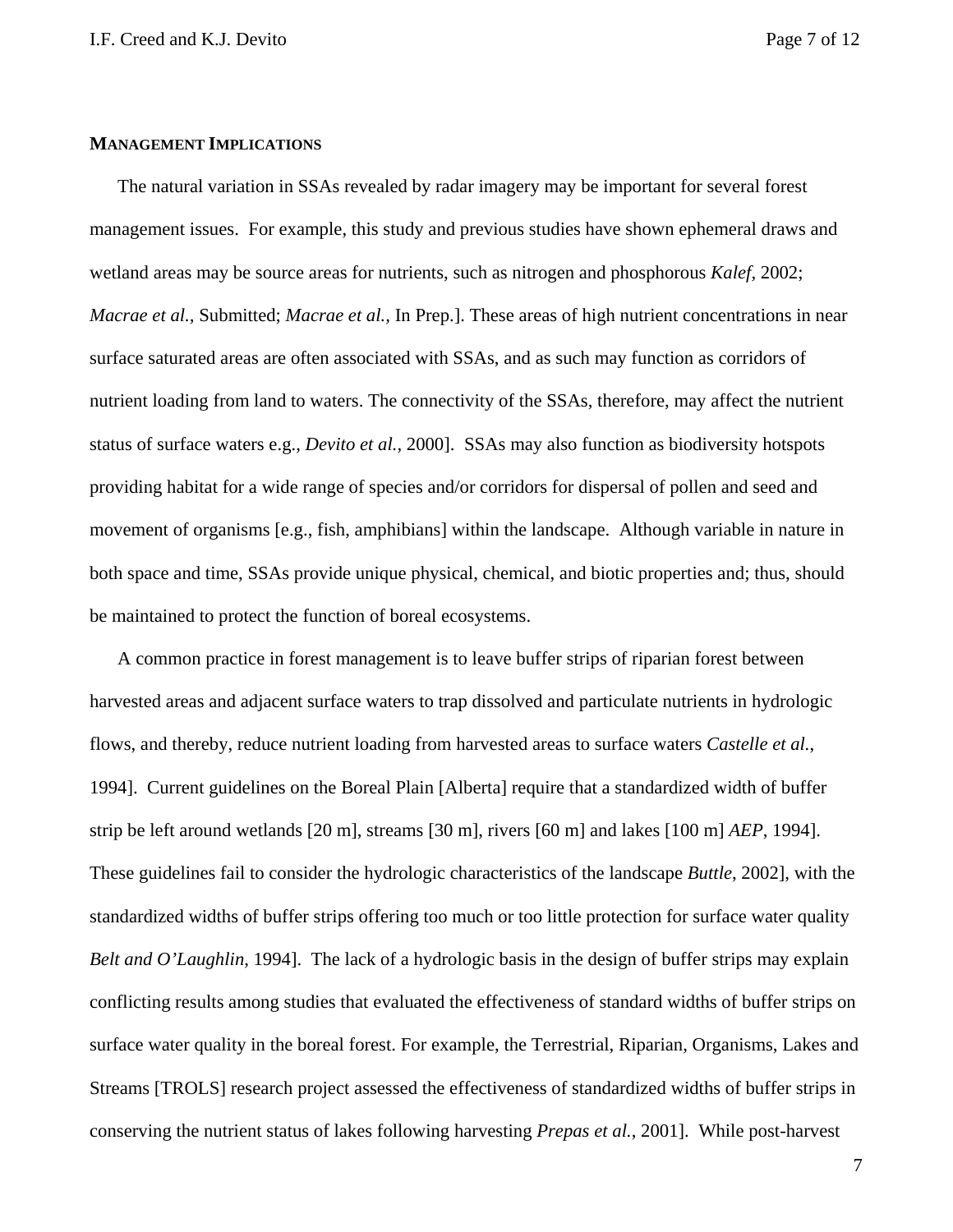increases in the concentration of phosphorus [a limiting factor for primary production in boreal lakes] were observed, these increases were not related to the width of the buffer strips. Buffer strips of 20 m, 100 m [the current guideline], 200 m, and 800 m in width had no effect on the phosphorus loading to lakes following harvest activities *Prepas et al.*, 2001]. Rather, lake position in the groundwater flow system and connectivity of SSAs were implicated as important in identifying the susceptibility of receiving aquatic systems to disturbances and in determining the effectiveness of buffer strips in mitigating the impacts of disturbances *Devito et al.*, 2000].

An alternative to the standard width design of buffer strips that incorporates the range in natural variation of SSAs within the watershed is demonstrated in Figure 3. Current forest management guideline requires a standard width of buffer strip of 20 m around wetlands, 30 m around streams, 60 m around rivers, and 100 m around lakes *AEP*, 1994] [Figure 3a]. For a return period of 1.1 yr [i.e., the summer maximum that occurs on average once each year], the SSAs are larger than required for streams, but are smaller than required for wetlands, or lakes [Figure 3b]. In contrast, based on a return period of 5 yr [i.e., the summer maximum that occurs on average once every five years], the SSAs are larger than required for streams and wetlands, but still do not extend around the entire lake [Figure 3c]. Selection of a specific return period to form a basis of a hydrologically-based design for buffer strips should consider a number of factors including the intensity of harvesting activities within the watershed and the sensitivity of the lake to changes in nutrient loading. To mitigate the potential impacts of timber harvests on nutrient loading to lakes, timber harvesting should not occur within SSAs [to maintain the range of natural variation] and buffer strips should be placed at the boundary of the SSAs where surface waters from cutblocks flow into the SSAs [to minimize enhanced nutrient loading to the SSAs].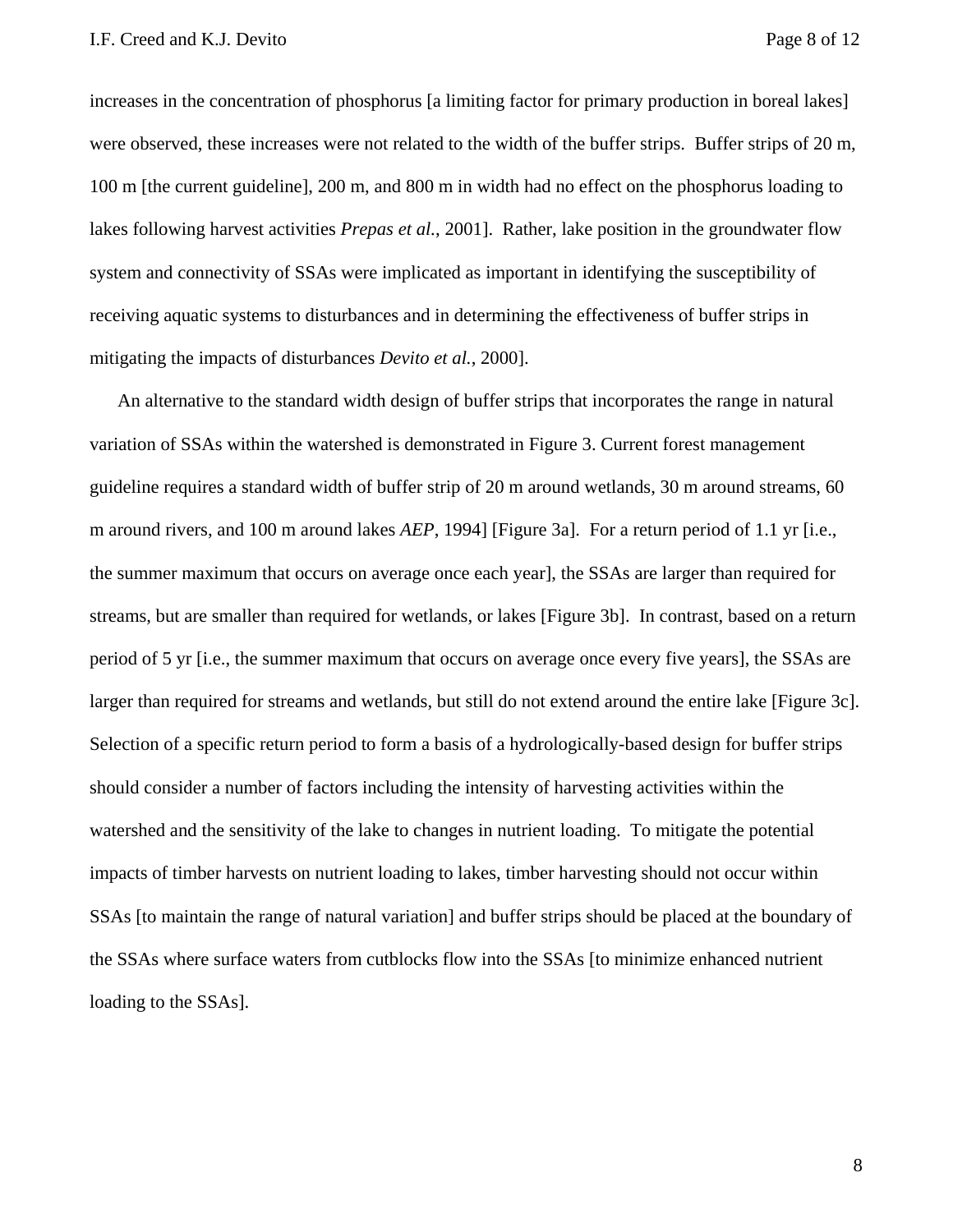

**FIGURE 3** A map of [A] the current buffer strip management policy [100 m buffer strip surrounding lake, 30 m buffer strip surrounding streams, and a 20 m buffer strip surrounding wetlands]; [B] the extent of the SSAs for a return period of 1.1 yrs; and [C] the extent of SSAs for a return period of 5 yrs. Each map is superimposed with cut blocks that occurred in the past decade.

Based on our research findings, we propose an adaptive guideline for buffer strips that reflects the hydrologic characteristics of the landscape and location of nutrients available for hydrologic transport. We offer an approach that can be used to implement the adaptive guideline based on monitoring and modeling [the latter being developed in an ongoing research project] techniques.

# **FUTURE RESEARCH**

The focus of this report is on characterization of hydrological linkages between land and lakes, the first objective of the original proposal and the foundation of two M.Sc. theses *Wolniewicz*, 2002; *Kalef* 2002] and two manuscripts submitted to internationally recognized hydrologic journals *Devito et al.,* In Press; *Wolniewicz et al.,* Submitted]. Ongoing research activities focus on the stocks and transformations of nutrients along these hydrological linkages *Macrae et al.,* Submitted; *Macrae et al.,*  In Prep.] and on the nutrient status within the lake *I.F. Creed,* Unpublished Data], the second objective of the original proposal.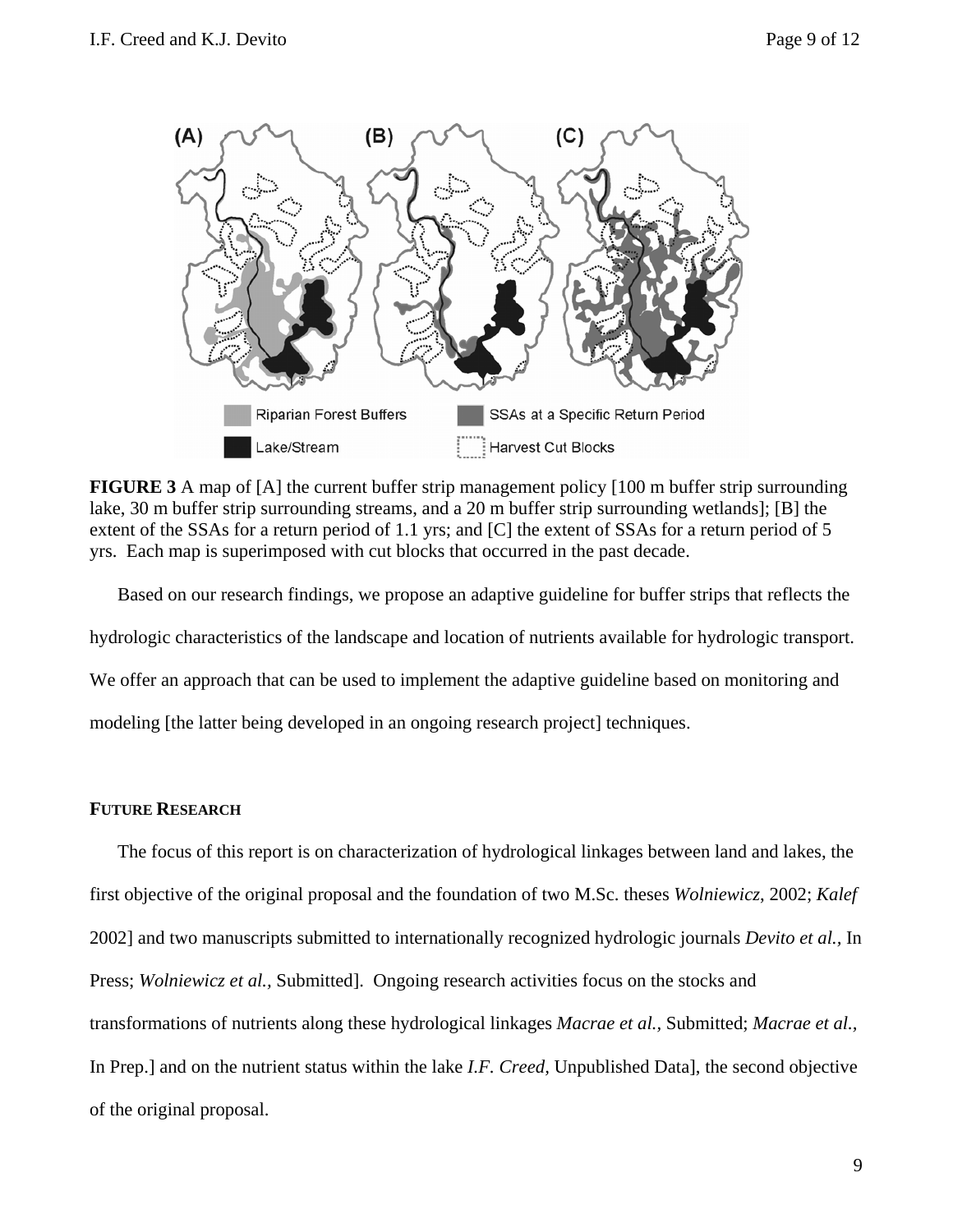This research project enabled us to develop our technical capabilities for monitoring and modeling hydrological processes on boreal landscapes. This research project served as a catalyst for the ongoing NSERC-CRD, Alberta Pacific Forest Industries Ltd., Weyerhaeuser Ltd., and Ducks Unlimited Canada funded project referred to as the **Hydrology, Ecology, And Disturbance** of wetland ponds of the Western Boreal Forest [HEAD] project. The HEAD project, which includes 100+ synoptically monitored ponds and 24 continuously monitored ponds, will lead to further development of our conceptual understanding of hydrological processes in this complex landscape.

# **ACKNOWLEDGEMENTS**

The Canadian Network of Centres of Excellence on Sustainable Forest Management [NCE-SFM] grant to I. Creed and K Devito funded this research project. The research project also benefited from direct and/or indirect funds from Alberta Pacific Forest Industries Inc. [M. Spafford], Ducks Unlimited Canada [G. Stewart], Government of Alberta [K. Dutchak, R. Sleep], Government of Canada [P. Chambers, N. Hedstrom], NSERC Discovery Grants to K. Devito, and the legacy of the NSERC-CRD funded Terrestrial Riparian Organisms Lakes and Streams [TROLS] project. We thank C. Krezek, T. Robak, S. Arzandes, M. Wolniewicz, C. Applewaite, W. Bell, D. Bryant, G. Erekes, A. House, N. Kalef, S. Reedyk, and G. Tondeleir for technical assistance.

### **REFERENCES**

- Alberta Environmental Protection, Alberta timber harvest planning and operating ground rules, Natural Resources Service, Recreate and Protected Areas Division. Edmonton, Alberta, 1994.
- Belt, G.H., and J. O'Laughlin, Buffer strip design for protecting water quality and fish habitat, *West. J. Appl. For., 9*, 41-45, 1994.
- Buttle, J.M., Rethinking the donut: the case for hydrologically relevant buffer zones, *Hydrol. Process.*, *18*, 3093-3096, 2002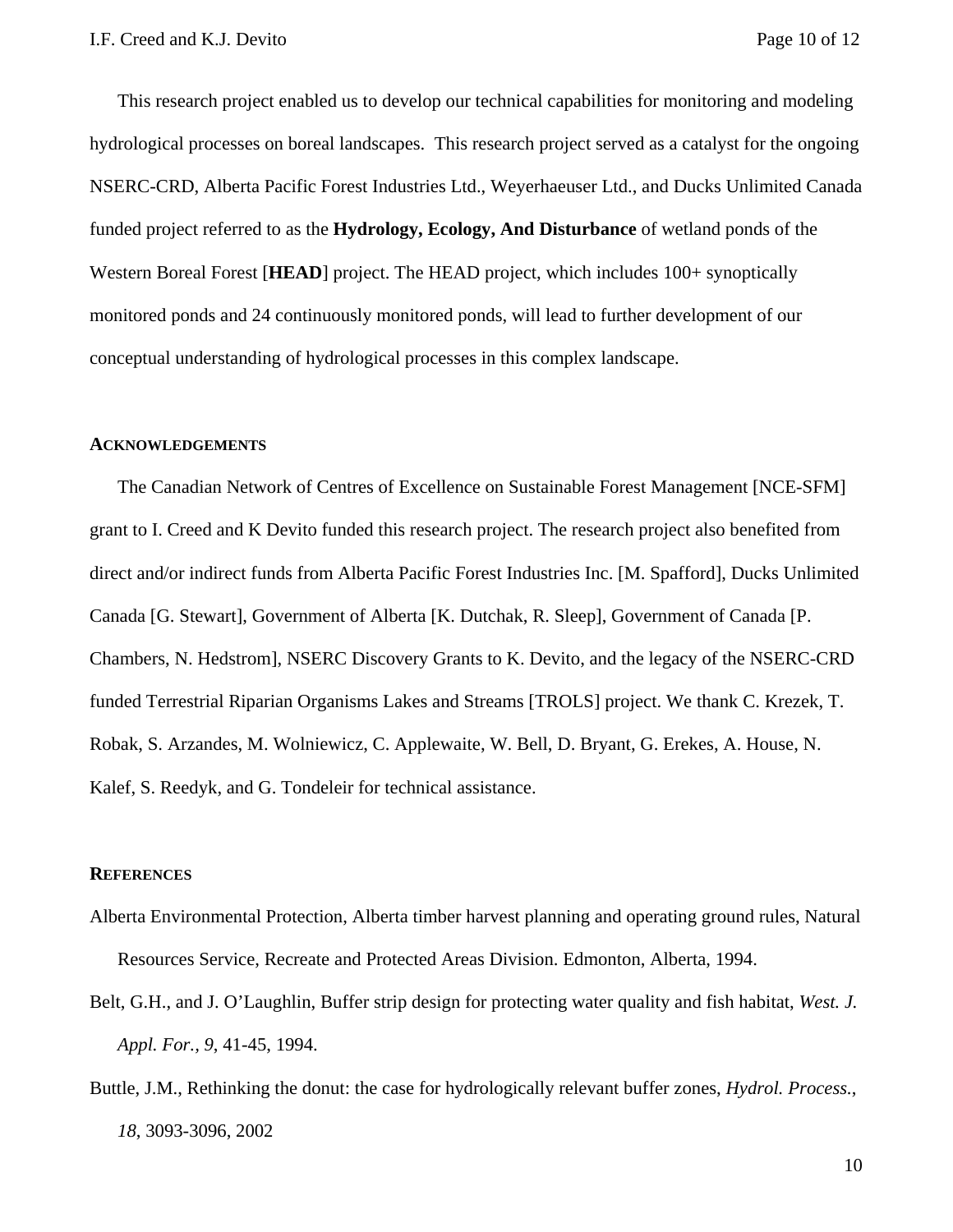- Buttle, J.M., I.F. Creed, and J.W. Pomeroy, Advances in Canadian forest hydrology, 1995-1998. *Hydrol. Process.*, *14*, 1551-1578, 2000.
- Buttle, J.M., I.F. Creed, and R.D. Moore, Advances in Canadian Forest Hydrology, 1999-2003. *Hydrol. Process.*, Submitted.
- Castelle, A.J., A.W. Johnson, and C. Connolly, Wetland and stream buffer size requirements: A review, *J. Environ. Qual.*, *23*, 878-882, 1994.
- Devito, K.J., I.F. Creed, R.L. Rothwell, and E.E. Prepas, Landscape controls on phosphorous loading to boreal lakes: implications for the potential impacts of forest harvesting, *Can. J. Fish. Aquat. Sci., 57*, 1977-1984, 2000.
- Devito, K.J., I.F. Creed, and C.J.D. Fraser, Controls on runoff from aspen dominated headwater catchments on the Boreal Plain: Implications for forest management, *Hydrol. Process.,* In Press.
- Global Forest Watch Canada, Canada's Forests at a Crossroads: An assessment in the Year 2000, 107 pp., Edmonton, Alberta, 2002.
- Kalef, N., Interlinking hydrological behaviour and inorganic nitrogen cycling in a forested boreal wetland, M.Sc. Thesis, University of Alberta, Edmonton, Alberta, 83 pp, 2002.
- Macrae M.L., K.J. Devito, T. Redding, I.F. Creed, and W. Bell, Soil phosphorus in relation to surface and ground water phosphorus in harvested and forested portions of a sub-humid boreal aspen upland, *Hydrol. Process.,* Submitted.
- Macrae M.L., K.J. Devito, T. Redding, I.F. Creed, and E. Macdonald, Surface and ground water and soil nitrogen in harvested and forested portions of a sub-humid boreal aspen upland, *Can. J. For. Res.*: In Prep.
- Prepas, E.E., B. Pinel-Alloul, D. Planas, G. Methot, S. Paquet, and S. Reedyk, Forest harvest impacts on water quality and aquatic biota on the Boreal Plain: Introduction to the TROLS lake program, *Can. J. Fish. Aquat. Sci., 58*, 421-436, 2001.